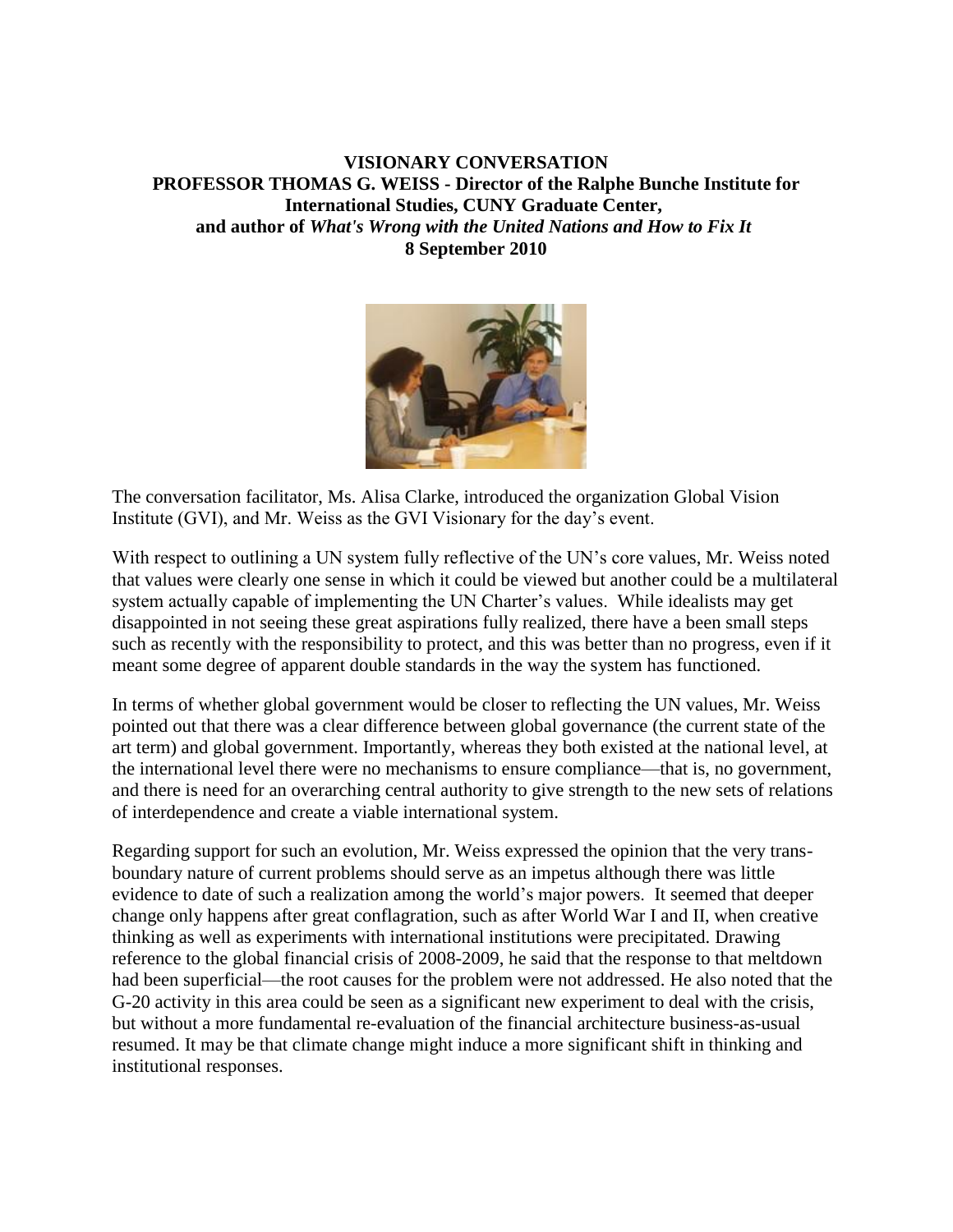On the question of options for creating a more values-driven culture in the international system, there were several key considerations, as outlined in his book:

- 1. Moving beyond national sovereignty as the core element of global interaction, and this would be the "hardest nut to crack."
- 2. Breaking down thinking in terms of stereotypical North-South divide.
- 3. Ensuring that the UN system functions more as a coherent unit than as disparate fiefdoms. On this issue, he noted that the creation of UNWOMEN as the umbrella UN body to address women's and gender concerns was merely a continuation of past "functionalist" practices of addressing issues separately and creating a separate lobby for funds and influence. What was needed was a more centralized set of agencies, with grouping under the core areas of UN work such as humanitarian functions, environmental functions, etc. Member states (especially donors) claimed they were seeking efficiency and more impact, but they tolerated this kind of dispersed delivery.
- 4. Having staff in the UN used differently. This would include moving away from strict national quotas in recruitment criteria in favour of integrity and competence (as specified in the Charter) with regional quotas being applied, reducing the number of permanent contracts (since staff lose touch with the areas of specialization and reality), regular postings to the field (ensuring rotation), and the continual inflow of younger staff

Mr. Weiss said that his own role, following ten years in the UN Secretariat, has been to look at UN behavior and misbehavior objectively, analyzing and sharing the facts and information. He has not lost hope that this can make a difference.

## **The follow-up discussion covered the following:**



## **With respect to a vision for the international system**,

one representative from the World Federalist Movement (WFM) noted that body's work towards a more democratic system of global governance. It was more driven by principles than structure, including the principles of subsidiarity (with problems being addressed at the most local level first) and democracy, promoting weighted voting and other configurations.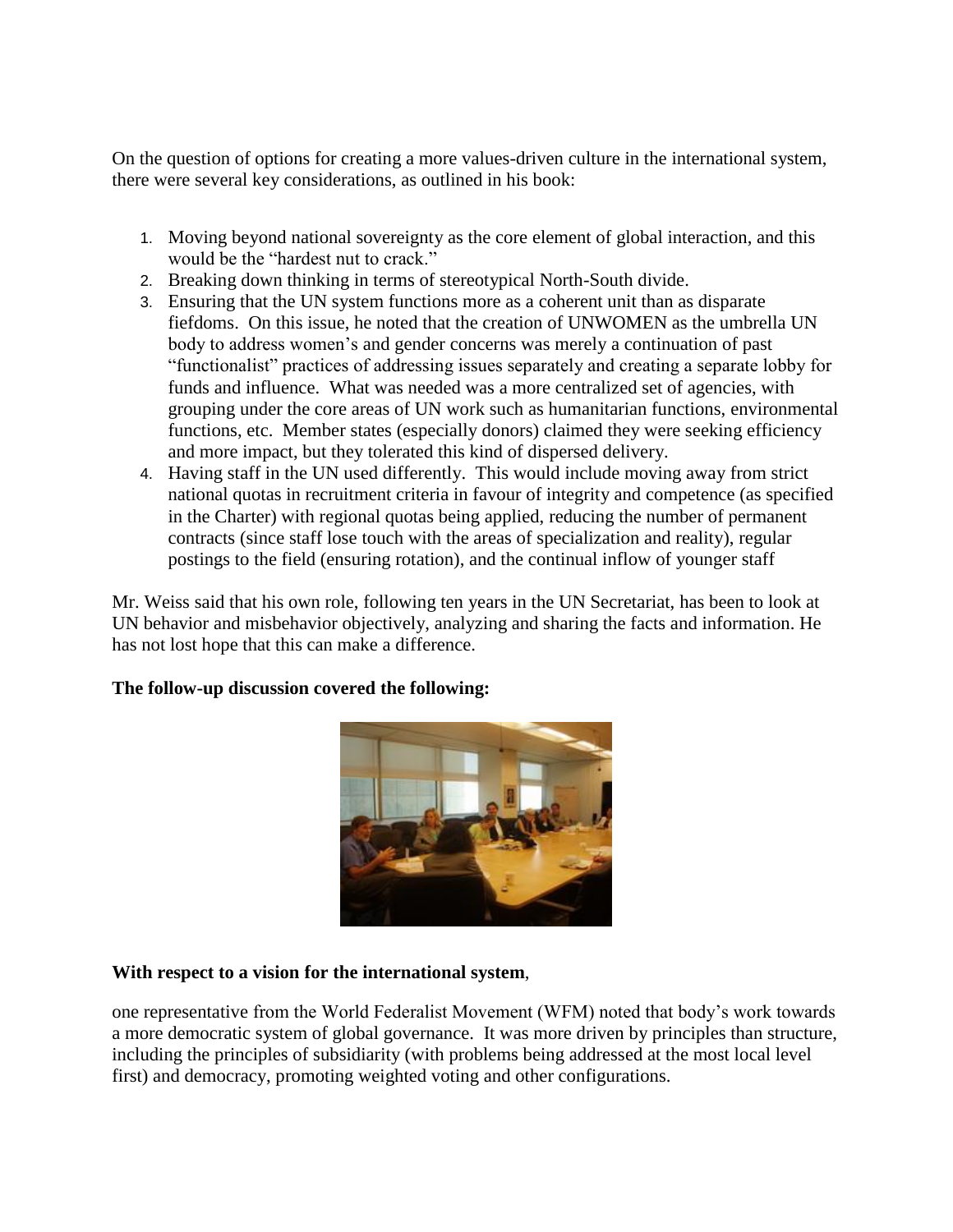**Regarding the reality to be addressed**, a senior UN staff participant lamented the lack of a legitimate global constituency represented at the UN, since it seemed that representatives at the UN were derived from an elite divorced from the reality of their own constituencies; as such, true democratic governance at the global level was weak. He also expressed concern that the conversation between the UN Member States and the international community was less than productive since it was based on pre-determined talking points and did not allow for organic exchange and getting to the heart of addressing common issues. Moreover, creative solutions which disturbed the status quo of power relations e.g. land reform or resource transfer, were not actively entertained in international community deliberations or even advocated by international human rights organizations, and may be dismissed as "leftist" approaches.



**In terms of options for the way forward, t**he WFM representative saw progress in the growth of regional governance mechanisms such as the European Union, and expressed the view that global environmental governance could be one possible way forward. Additionally, the UN was still much needed and could gain greater legitimacy and support through more dynamic approaches such as more directly people-controlled funding, and promoting global citizenship, especially in countries where anti-UN sentiment was strong.

On the G-20, from his perspective a greater role for the G-20, including a possible secretariat, would be dysfunctional and unrepresentative, serving a purpose more as an incubator for new governance mechanisms. Mr. Weiss, however, saw merit in the fact that the grouping represented a significant proportion of the global population (80 %) and global economy (90%); hence, if a decision was made about attacking climate change and other environmental crises, the potential for coming up with effective solutions to pressing global problems conceivably would be better than in a universal gathering.

It was also felt that the UN Secretary-General could take up a stronger role as a moral authority on questions such as the composition of the Human Rights Council.

Participants also drew attention to the legitimacy of involving parliamentarians more in the UN, and in particular viewed the Inter-Parliamentary Union as more representative of their constituencies, and thus as a possible model in this regard.